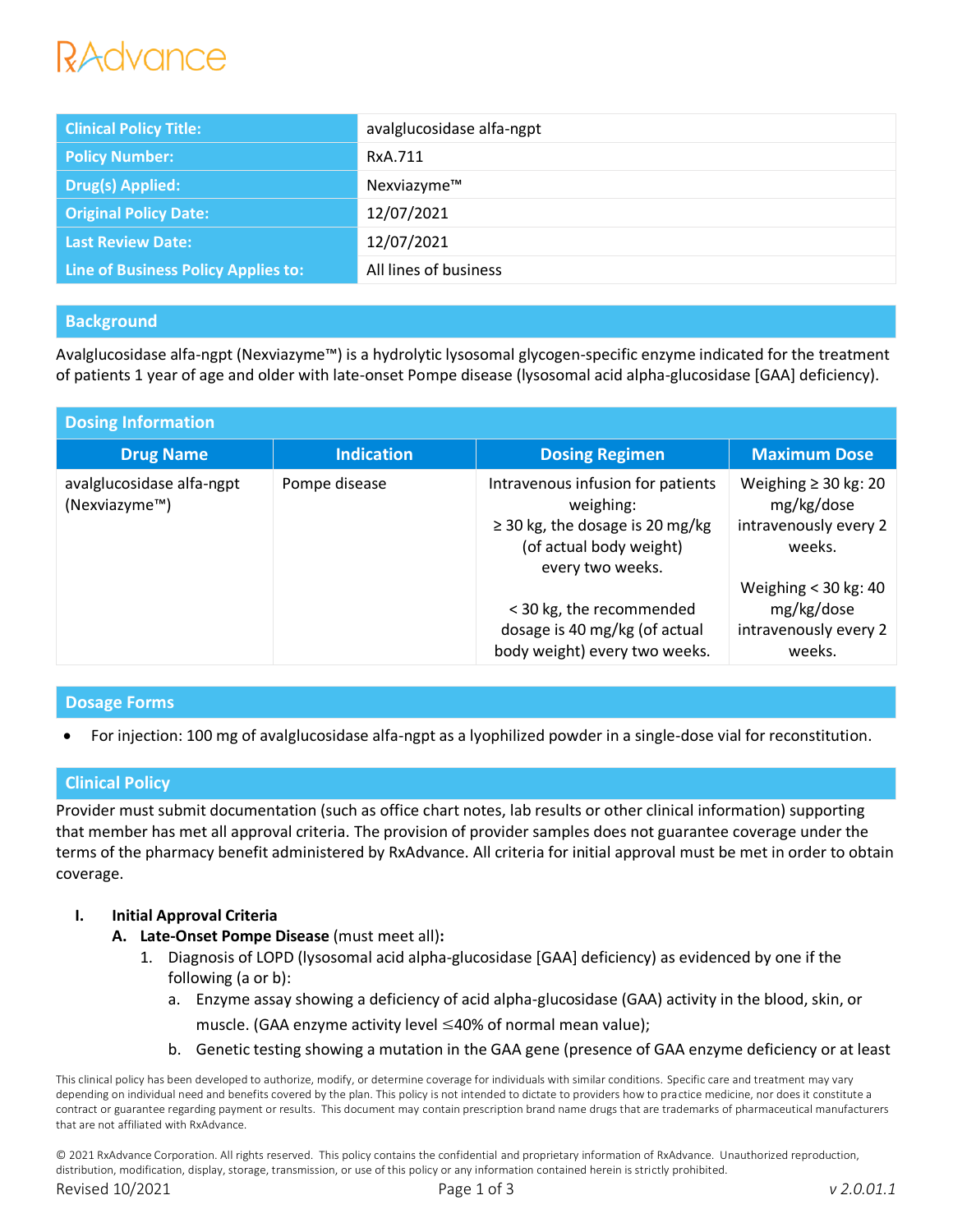

one confirmed mutations in the GAA gene;

- 2. Age  $\geq 1$  year;
- 3. Prescribed by or in consultation with a metabolic specialist or biochemical geneticist;
- 4. Patient has measurable signs of Pompe disease, such as impairment in pulmonary function or motor weakness;
- 5. Documentation of baseline percent-predicted forced vital capacity (FVC) and 6-minute walk test (6MWT);
- 6. Member should NOT meet any of the following:
	- a. Concomitant use of alglucosidase alfa (Lumizyme®);
	- b. Previous failure of alglucosidase alfa (Lumizyme®);
	- c. Patient is not able to ambulate 40 meters without stopping and without an assistive device;
	- d. Patient has Pompe-specific cardiac hypertrophy;
	- e. Patient requires invasive ventilation;
	- f. Patient has a percent-predicted FVC of <30% or ≥85%.
- 7. Requested dose must meet one of the following (a or b):
	- a. If the patient weighs ≥30 kg: 20 mg/kg;
	- b. If the patient weighs <30 kg: 40 mg/kg.

## **Approval Duration**

**Commercial:** 6 months

**Medicaid:** 6 months

## **II. Continued Therapy Approval**

- **A. Pompe disease** (must meet all):
	- 1. Member is currently receiving medication that has been authorized by RxAdvance or the member has met initial approval criteria listed in this policy;
	- 2. Member is responding positively to therapy, as evidenced by an improvement or stabilization in percent-predicted FVC and/or 6MWT;
	- 3. Requested dose must meet one of the following:
		- a. If the patient weighs ≥30 kg: 20 mg/kg;
		- b. If the patient weighs <30 kg: 40 mg/kg.

#### **Approval Duration**

**Commercial:** 6 months

**Medicaid:** 6 months

## **III. Appendices**

## **APPENDIX A: Abbreviation/Acronym Key**

LOPD: Late-Onset Pompe Disease GAA: acid alpha-glucosidase IARs: Infusion-Associated Reactions FVC: forced vital capacity 6MWT: 6 Minute Walk Test

## **APPENDIX B: Therapeutic Alternatives**

Below are suggested therapeutic alternatives based on clinical guidance. Please check drug formulary for preferred agents and utilization management requirements.